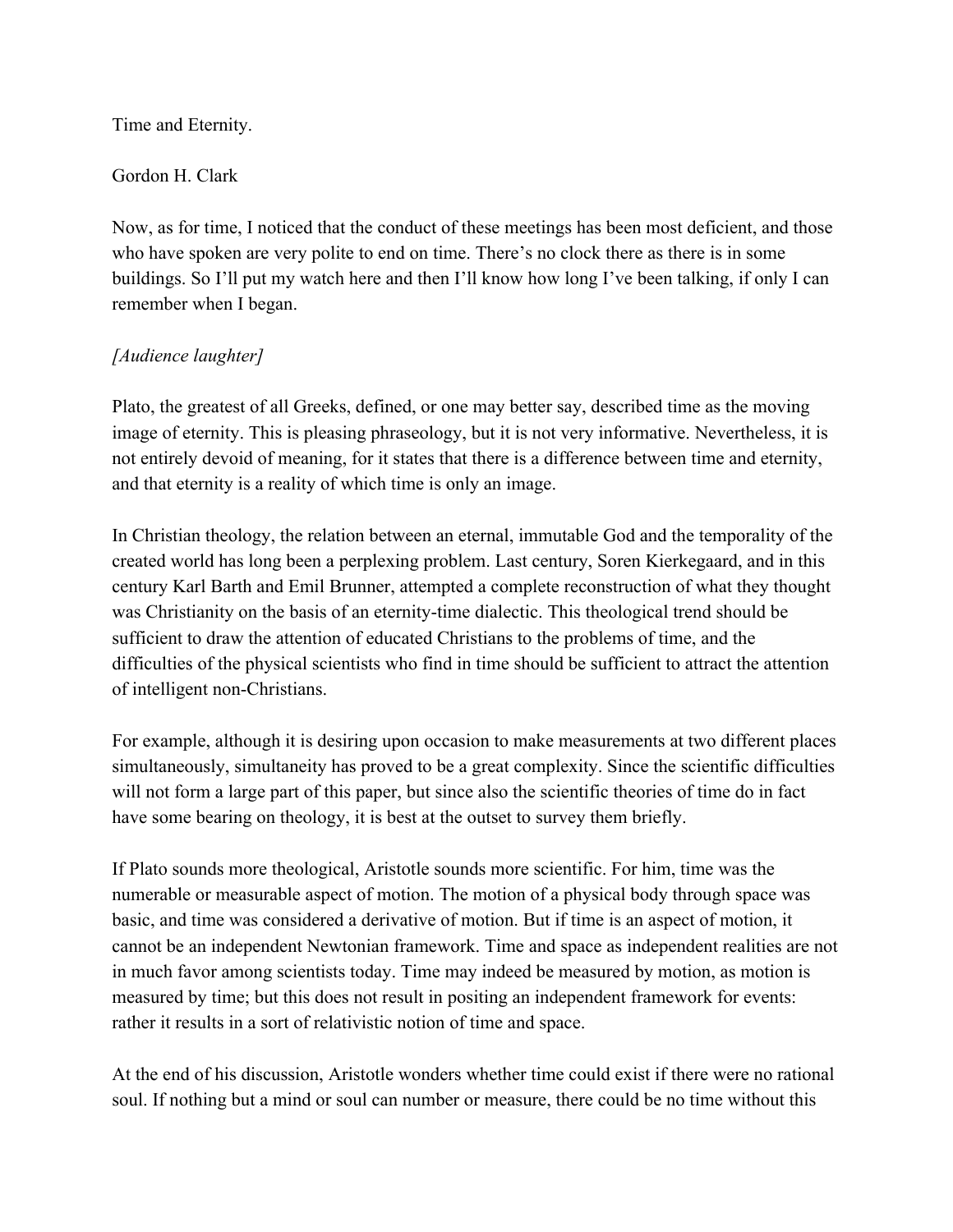rational activity. Aristotle does not proceed with this possibility. And as it is much anticipating St. Augustine and Immanuel Kant, we shall drop it here.

Contemporary scientists may not be making their way back to Aristotle, but they are severely critical of Newton's independently flowing time. Briefly, a part of the argument is this: If time flows past us, or if we advance from past to future through time, this would be a motion, not with respect to time, but with respect to hypertime. If we suppose that time can be measured in seconds and if motion in space is measured by feet per second, at what speed is the flow of time? Seconds per what? Moreover, if passage is of the essence of time, it is presumably the essence of hypertime too, and this would lead to a hyper-hyper time and so on ad infinitum.

Newton in his Principia, the Scholium after Definition VIII, had said, "Absolute, true, and mathematical time...flows equably without relation to anything external." In contemporary physics, the result of the difficulties inherent in the concept of an equably flowing time is to posit a four-dimensional space-time continuum by which the language of science can be expressed with tenseless verbs.

Perhaps some in this audience might become a little impatient if some recent theories of time were examined in detail. However, one must insist that unless a person has some elementary notion of what time is, the discussion bogs down in vagueness and ambiguity. One cannot relate time and eternity any better than one can relate force and momentum without an idea of what the terms means.

Since all of us here are chiefly interested in theology, and since the great Augustine, bishop of Hippo, long ago tried to say what time is and relate it to problems of creation, we turn to his writings with interest and anticipation. Some of the younger generation might disdain a retreat so far into the past. But Augustine is not altogether antique. The very modern Wittgenstein, in the Blue and Brown Books, page 26, shows how much Augustine influenced him. In fact it may possibly be this influence helped Wittgenstein to repudiate the Logical Positivism of his earlier Tractatus in favor of his later Philosophical Investigations. At any rate Augustine's view must be considered.

In Book XI of the Confessions, Augustine raises the problem of creation. The question is, What was God doing before he did anything? Or, since the Latin facio has two translations, the question can be, What did God make before he made anything? Could God have forborne for innumerable ages from so great a work as creation?

Augustine replies that the question is not well put. God is the creator of all ages. Therefore, there could be no time before God created time. God surpasses all time by the sublimity of an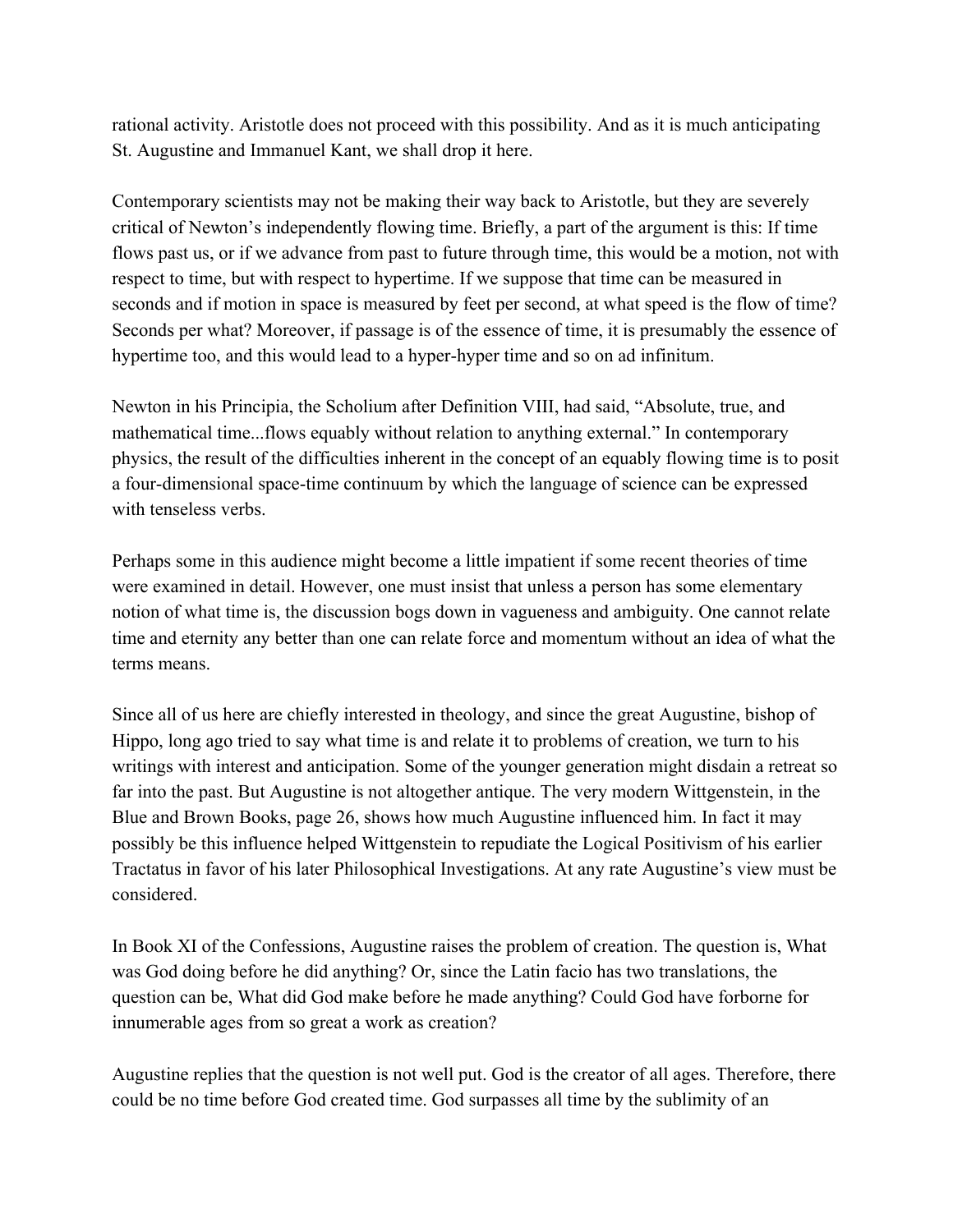ever-present eternity. To put it more clearly, time is not an independent reality, but a function of something else. To quote again, "If nothing passed away, there could be no past time; if nothing were coming into being there could be no future time; and if nothing were now, there could be no present time." What those things are, whose becoming and passing away makes time, remain to be identified.

To complete the identification, Augustine first rules out the Aristotelian theory. Time is not the motion of any body. The argument is somewhat as follows: When a body is moved, we measure how long it moves by time. We cannot measure how long, unless we know when it started and when it stopped. Therefore time is distinct from any motion, since we cannot measure a motion unless we first measure time.

Some contemporary scientific objections to Augustine's argument depend on the denial of one of Augustine's main premises. The premise is "what does not exist cannot be perceived or measured."

Hugh M. Lacey in a collection of critical essays on Augustine, asserts "it is very rare indeed that an event or state of affairs that is observed is simultaneous with the observation." One may question however whether Lacey has mistaken what precisely is being measured. One always measures a length on a scale. And the scale is surely present at the time of the observation. Hence, even though it at first may seem strange that we cannot measure the time a body moved yesterday, perhaps Augustine spoke the truth when he said, "what does not exist cannot be perceived or measured."

What then is time, if it is not the motion of bodies, but is nonetheless a change of some sort? Perhaps Augustine is not so clear as he might have been, but he clearly locates time in the mind or soul. Past time exists in our memory; future time is our present anticipation. When we measure time, therefore, we are measuring the passing ideas in our mind. To quote, "It is in thee, my mind, that I measure times. The impression, which things as they pass by cause in thee [my mind] remains even when they are gone. This is it which, still present, I measure. Either then this is time, or I do not measure times" (XI, xxvii, 36). Such is the basis for Augustine's answer to the question, What was God doing before he did anything. The question is poor because there is no before in eternity.

That time is a function of a created being-not a created body, but a created mind-is supported also by references to the City of God and the Commentary on Psalm 105. The City of God says, "For if eternity and time be rightly distinguished, time never to be extant without motion, and eternity to admit no change, who could not see that time could not have being before some variable creature had come into existence?" (XI, vi). This means that there could have been no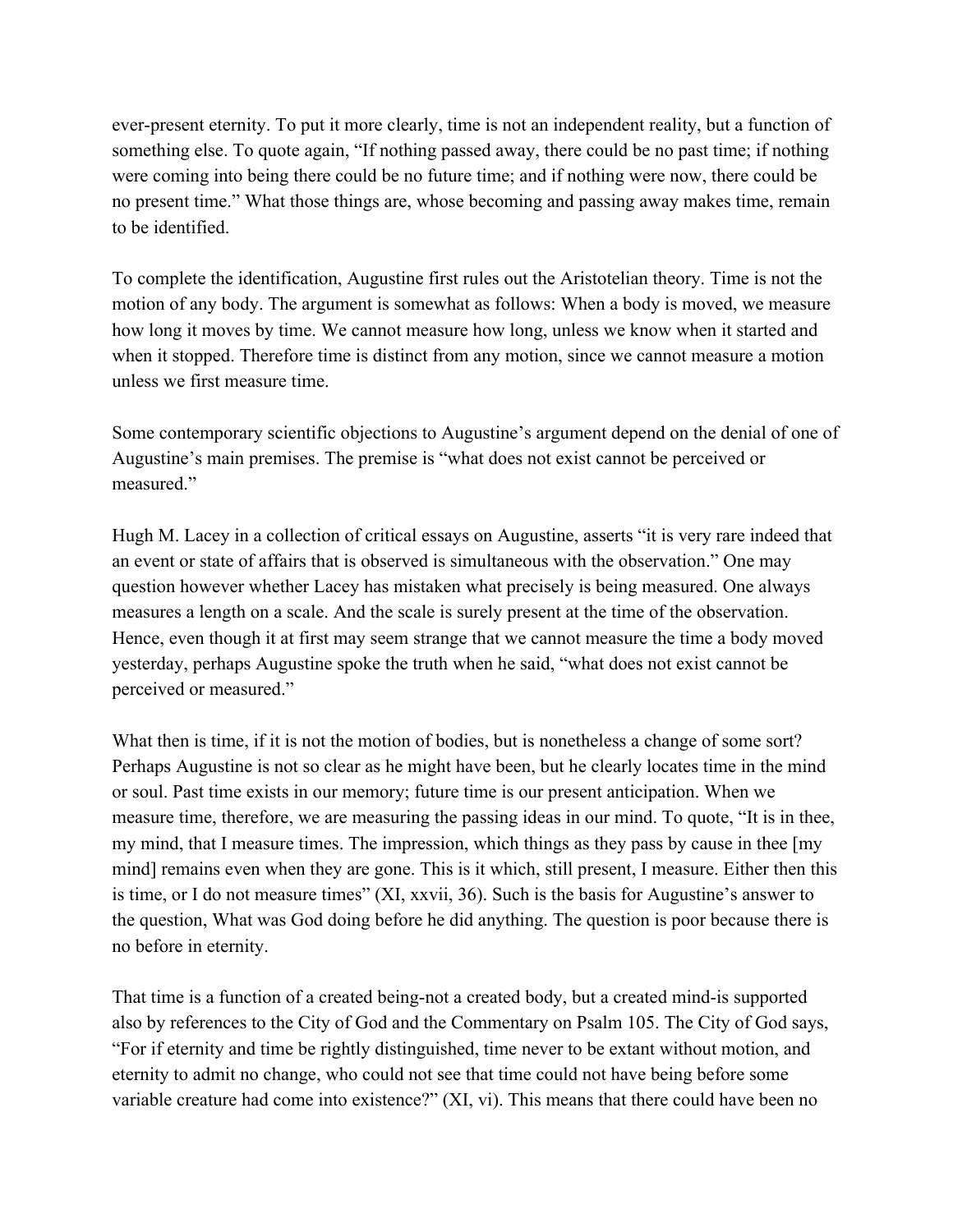time before the creation of the world. It also means that eternity is different from time because time is a function of change and God is immutable.

This Augustinian view has in the main been normative for Protestant theology. I. A. Dorner, the great Lutheran theologian of the last century, wrote, "In regard to space God is not extended, and as opposed to time, God is not successive. A kind of divisibility of God would arise in relation to time, if we thought of his Being not as eternally and absolutely realized, but as only gradually developing, as passing from the potential into the actual state by successive stages." This is essentially Augustinianism, and Dorner hardly deviates from it.

However, although Augustinianism has been the rule, there have nonetheless been exceptions. The Danish Bishop Martensen, whom Kierkegaard lampooned, diluted his Augustinianism to a considerable and inconsistent extent. This audience, however, will be more interested in some references to Reformed views. Calvin unfortunately pays little attention to questions of time and eternity. He considers them useless. Notwithstanding his great authority, however, anyone who supposes that Scripture provides some implications on the subject cannot dismiss it as entirely unedifying.

The Westminster Confession is of course a confession and not a three volume work on systematic theology; and yet for all its brevity it does not fail to note that God is "a most pure spirit...without body, parts, or passions, immutable and eternal." It may seem strange that the Confession does not specify that God is omniscient. However, the Larger Catechism, Q.7, after asserting that God is eternal and unchangeable, adds the phrase, "Knowing all things."

Charles Hodge wrote a three volume Systematic Theology. In Volume I, pages 385-386, he says, "With him, that means with God, there is no distinction between the present, past, and future; but all things are equally and always present to him. With him duration is an eternal now. This is the popular and the Scriptural view of God's eternity. To him there is neither past nor future; ... the past and the future are always and equally present to him."

This is indeed a good statement of the Scriptural position. It is not necessary, however, to follow Hodge when he asserts that "time is dependent on space" (387). Had Hodge anticipated the post-Newtonian four-dimensional theory, and had he therefore added that space is also dependent on time, one might consider him ahead of his time. But in his historical space his assertion is at best extremely doubtful.

Hodge further confuses the matter by positing a subjective or mental time in addition to objective or physical time. Thus he tries to merge Aristotle and Augustine, but how such a merger can be successful, he does not explain. In fact, he tries to describe God's mind on the paradigm of a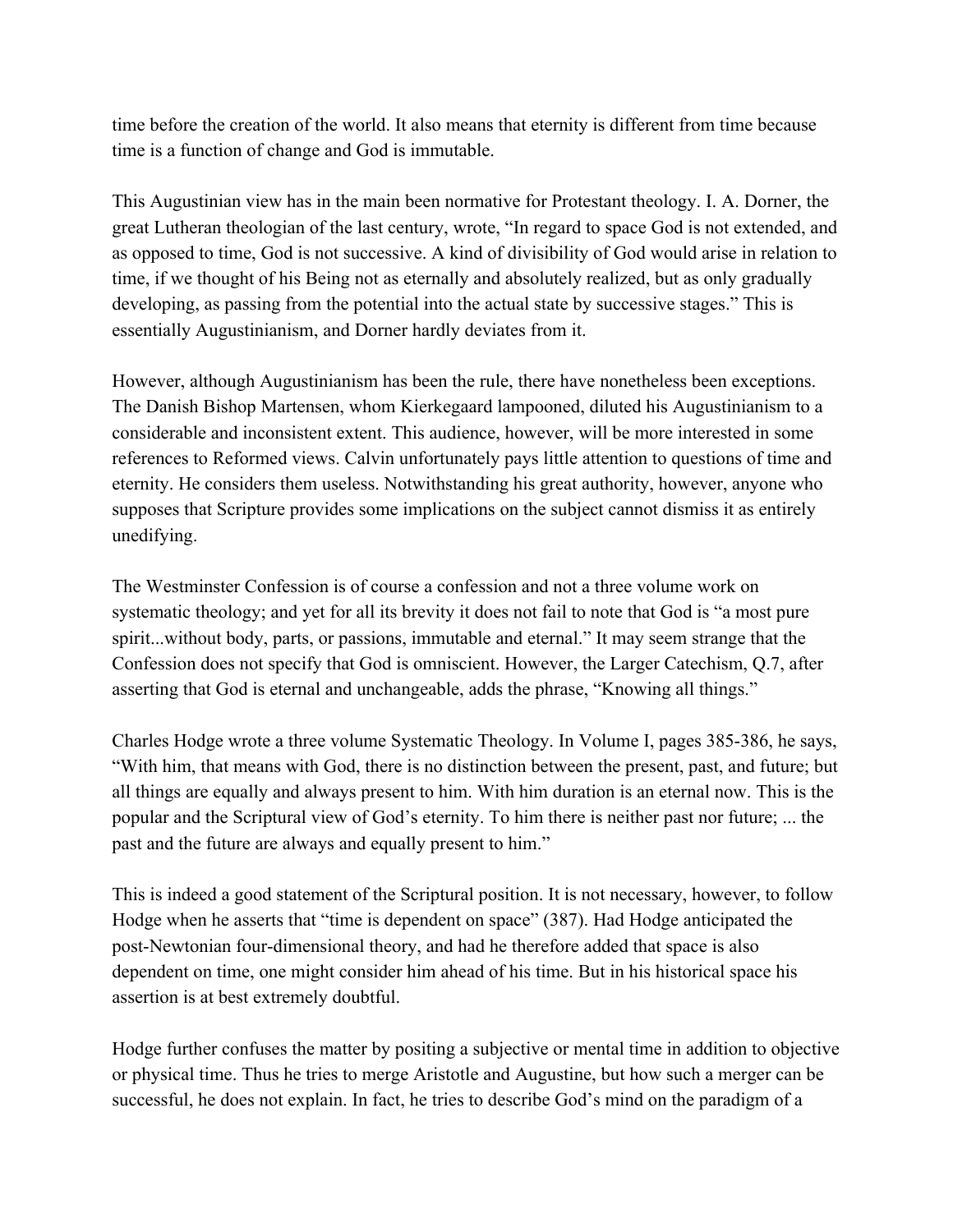human mind. Thus he asserts a succession of thoughts in God's mind, but he pays no attention to how this contradicts omniscience or even to its inconsistency with the quotation from page 385 and its repetition on page 390. He even says it is of minor importance to harmonize how these different things can be.

This deviation from the Augustinian position seems unfortunate. When an author proposes an unusual and puzzling combination of discordant elements, he ought to give some hint as to how a harmonization is possible. But still more unfortunate is Hodge's disregard of the necessities of omniscience. If there is a succession of ideas in God's mind, then the ideas that succeeded today were not present yesterday, and presumably some of yesterday's ideas have now passed by. But this means that God did not know all things yesterday, neither is he omniscient today. Is it not clear that a temporal succession of ideas in God's mind is incompatible with omniscience? Man is not omniscient precisely because his ideas come and go. Man's mind changes from day to day; God is omniscient, immutable, and therefore eternal.

More recently other authors have written about time and God. One such is Oscar Cullmann in his book Christ and Time. Similarly there is an article by Carl F. H. Henry in Baker's Dictionary of Theology. Neither the book nor the article really discusses time. The article, Carl Henry's article, mainly considers time in the sense of kairos: a definite time, a date. Cullmann is interested in aion and aiones: ages of time, this age, and the coming age. Neither author discusses chronos, though Cullmann incidentally or accidentally makes some references to what he calls philosophic time. To keep the matter in proper focus, let it be noted that the term chronos occurs in the New Testament some forty times. In addition to these instances of the word chronos, both the Old and the New Testaments have many bits of chronological information. That the words and concepts of kairos and aion are suitable for discussion cannot be doubted. Even though kairos doesn't always mean the present time or the appropriate time, it has other meanings. But they should be discussed. In fact a critique of Cullmann's Christ and Time will immediately follow. But first we must strenuously resist any assertion that chronos, and its relation to eternity, omniscience, and immutability, is a subject unsuitable for discussion. Nor is Cullmann successful in avoiding these so-called metaphysical or theological problems, in spite of his desire to do so.

To begin with, the title Christ and Time is somewhat of a misnomer. The author has no interest in time as such. He is interested in ages (aion, aiones). To a certain extent, this is a legitimate choice of subject matter; but it is dangerous to discuss parts of time without any idea of what time is. One can measure water in a beaker, but the qualities of water which differentiate it from sulfuric acid should not be ignored simply because we determine that the beaker holds 22 cc. Similarly the Alexandrian period may have lasted a short time, whereas the Egyptian Kingdom lasted a long time-and for certain restricted purposes this may be sufficient-but a comprehensive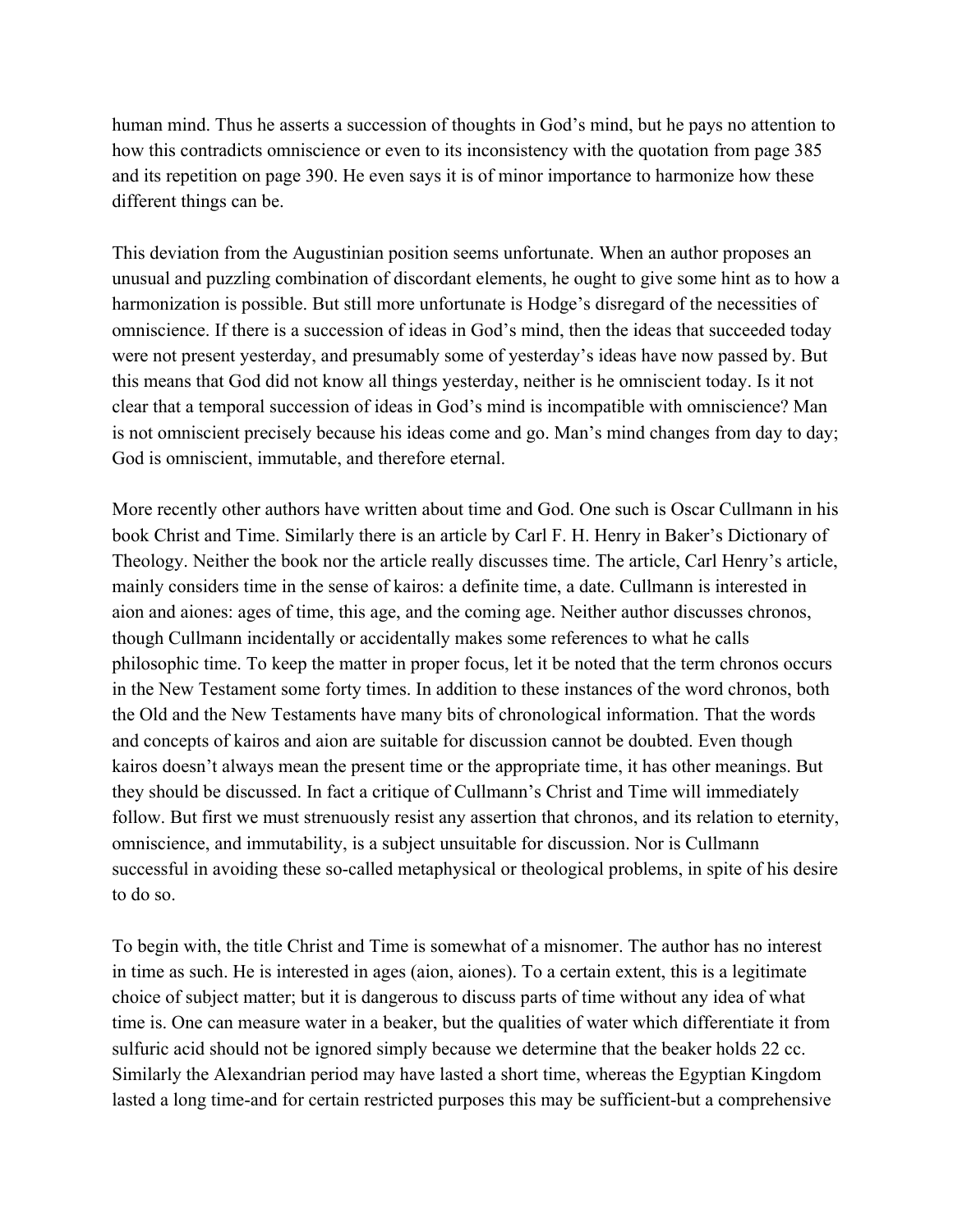theology should have something to say about what that thing is that is called short and long. The length of time is the beaker; the time itself is the water or sulfuric acid.

Cullmann is primarily interested in parts of time. He describes New Testament usage of aion, and relates it to the Hebrew olam, and notes that these are conceived as temporal durations. His material on this point is at least generally correct. When he points out that "the age to come" is infinite time and not timelessness, one can pretty much agree. After all, this is hardly a new discovery in New Testament scholarship.

But then he goes beyond the limits of his texts and asserts what they do not say. To quote: "If we wish to understand the Primitive Christian use of aion, we must free ourselves completely from all philosophical concepts of time and eternity. In summary it may be said that the temporal sense of the word ... has in view ... specifically: 1. Time in its entire unending extension, which is unlimited in both the backward and forward direction, and thus is 'eternity'" (48).

This quotation, the content of which controls Cullmann's thought throughout, suffers from serious defects. Aside from the false piety of complete freedom from all philosophical concepts of time and eternity, Cullmann's claim to such freedom is false. When Cullmann asserts that time is "unending," "unlimited in both the backward and forward direction," and then when he concludes that time is therefore eternity, he is indulging in metaphysics just as much as if he had said the opposite. The quotation does not equal a complete philosophic theory of time; it is not even a definition; but it is certainly a metaphysical proposition. A denial of the distinction between time and eternity is not Platonic metaphysics. Nor does it agree with Augustine or Charles Hodge. But it can perchance be fitted into an Aristotelian metaphysics, for in ruling out the former ones, it asserts something like the latter, the Aristotelian.

Unfortunately, Cullmann does not make clear how much of Aristotle he accepts. He mentions only "unlimited in both the backward and forward direction." This could be fitted into a Kantian instead of an Aristotelian view. Cullmann does not say enough for us to decide. This, his failure to say positively what he means by time, leaves many of his further assertions without foundation. Can one confidently assert that time is unlimited in both directions without knowing what time is? Aristotle defined time and could so assert. For him time was the measure of motion, and since he explicitly argued that motion could never have begun, he consistently asserted that the universe has always existed and that time is infinite. But a person who believes that God created the universe at a definite moment not infinitely remote in the past cannot follow Aristotle. No doubt Cullmann would repudiate any dependence on Aristotle or Kant. His wish is to be Biblical. He aims to contrast primitive Christianity with Greek philosophy. But James Barr, who was mentioned in the speech yesterday, in his Biblical Words for Time asserts that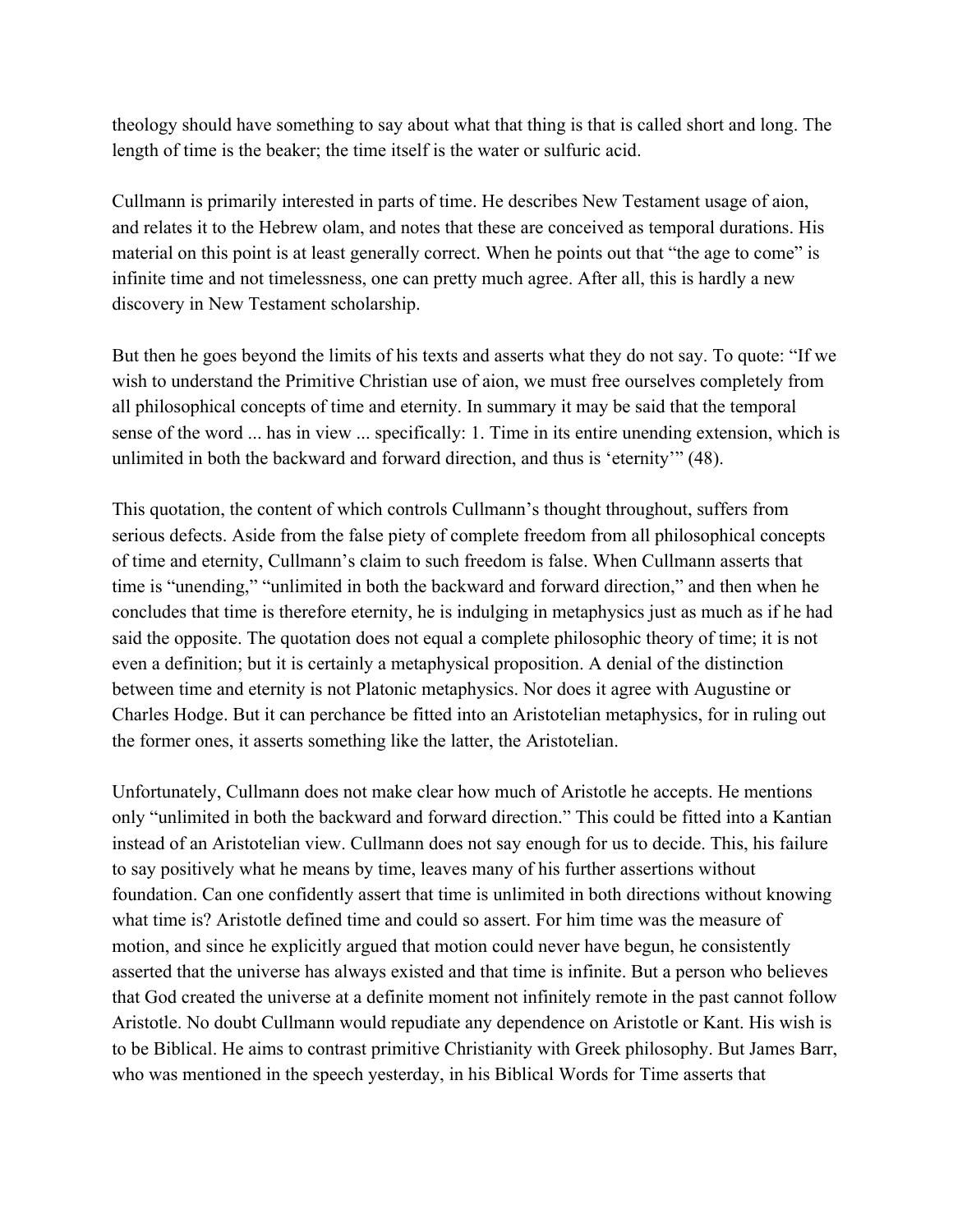Cullmann's vocabulary study fails to support his denial of a distinction between time and eternity. The New Testament does not seem to suppor thim.

The discussion here, however, cannot turn aside to word studies. Nonetheless, it may be acknowledged that even on Augustine's definition-in fact, because of Augustine's definition-the age to come is not eternity, but is endless temporal succession. Created beings, angels, and men, because of their created nature, will always have a succession of ideas. But it by no means follows that there is no "eternity" other than this. God has no succession of ideas. He is omniscient. He never receives from some other source or from his own inventive genius an idea he never previously had. Nor does he forget. His mind is completely immutable, for otherwise he would sometimes be ignorant. This then is eternity. Time came into operation with created minds. Eternity does not change. If, however, Cullmann or anyone else disagrees with this conclusion, he must tell us what time is before he can explain why he disagrees.

For this very reason confusion occurs when Cullmann contrasts the Greek view of time with the "Primitive Christian" concept. In the first place there is no theory that can be called "the Greek view of time." No doubt Aristotle's view of time ruled out the concept of eternity, but Plato asserted eternity as distinct from time. No one of these views is more or less "Greek" than another.

Cullmann makes a better showing when he confronts the cyclical view of history held by the Stoics and the so-called straight-line development of the Christian view of history. The Stoics had a theory of eternal recurrence, somewhat similar to that of Friedrich Nietzsche; and Plato, perhaps not with perfect consistency, has world cycles within each cycle a repeated historical evolution or devolution from kingship to oligarchy, to democracy, to dictatorship. Although Christianity also allows for cycles, as the period of the Judges shows-and not the Judges only but also God's judgments on Egypt, Assyria, Babylonia-the type of cycle found in the Old Testament is basically different from Plato's or the Stoics', and Cullmann rightly contrasts them. But this is a matter of history, not of time.

The more serious point is that Cullmann does not stay with history. He had used the word time, and this inevitably leads one to think of physics and philosophy, i.e., to think of time, not of history. Accordingly, Cullmann wishes to show that time itself is "rectilinear" (53) in Christian thought and circular in Greek philosophy (51ff.): "The symbol of time for Primitive Christianity as well as for Biblical Judaism and the Iranian religion is the upward sloping line, while in Hellenism it is the circle. Time moves about in the eternal circular course in which everything keeps recurring." In a footnote he supports this idea with a reference to Aristotle, Physics, 4:14, "For indeed time itself seems to be a sort of circle."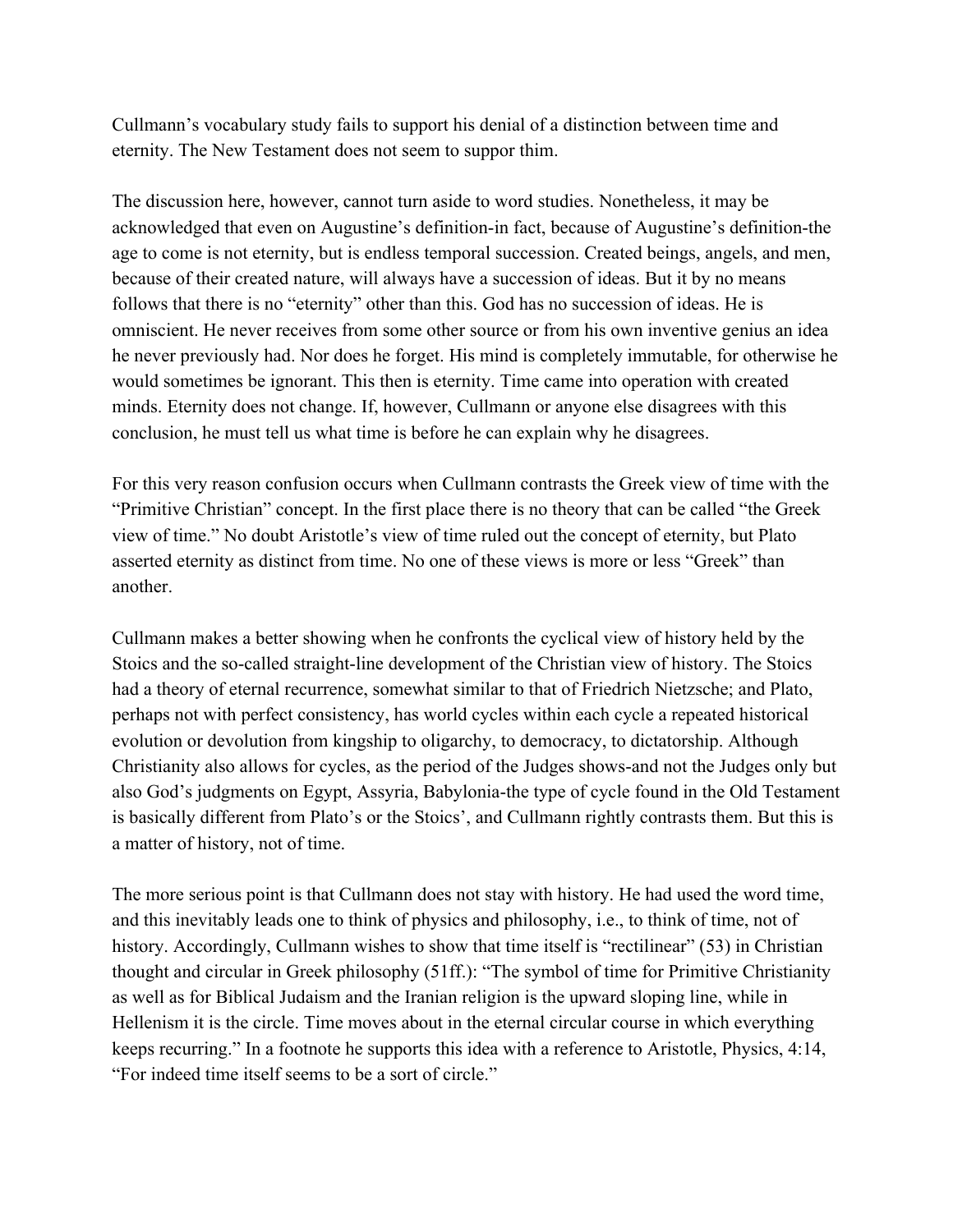When, however, one consults the context in Aristotle, the illusion of relevance vanishes. Aristotle had previously defined time as the measure of motion. Any motion will do as a measure. But the best unit of measurement is the revolution of the Sun around the Earth, because, as Aristotle says, "This is the best known." Since this motion is regular, people often think that time is the revolution itself. "This also explains the common saying that human affairs form a circle, ... for even time itself is thought to be circular" (Physics IV 223b22-30). This passage in Aristotle hardly supports Cullmann's contrast. Even if some uneducated Greeks could not distinguish between time itself and a unit measure of time, as some people today cannot distinguish between heat and a degree of heat, and even if common opinion thought of time as a twenty-four hour revolution, there would in this be nothing significant for theology. This was not what was best in Hellenic thought, as Aristotle clearly shows; and when one wishes to contrast Greek thought and Christianity, one ought to turn from popular misapprehensions and consider Aristotle himself, or some other notable philosopher.

If now we set aside consideration of history as not too relevant to the subject of time and eternity, there remain two points that can be considered as objections to the Augustinian view. The first is more popular than profound, but a brief reference to it is excusable.

The phrase "eternal life" gives some Christians the idea that our heavenly state will be non-temporal. This notion has also been supported by a particularly poor interpretation of the statement that "time shall be no more." More profoundly is a view frequently found in the Greek Orthodox Church. With a legitimate stress on the Incarnation and a not so legitimate desire for literary balance, some Eastern theologians say that God became man so that man could become God.

Westerners normally reject the idea that salvation is deification. Nevertheless some have tendencies in that direction when they picture man in Heaven as supra-temporal. Herman Dooyeweerd, even though he is neither a Greek Orthodox nor a fundamentalistic American, refers to a supra-temporal center in the human heart. Early in his gigantic opus that will give you many headaches if you try to read it, he subsumes logical inference under temporal sequence. In a footnote, he tries to show how a syllogism, a syllogism mind you, is an aspect of time. In the next footnote, he asserts that addition and subtraction in arithmetic are temporal "because the numerical relations as well as the spatial ones are, in reality, subjected to change." You don't always add correctly, you change your answers. Furthermore, logical "diversity can come to a radical unity only in the religious center of human existence. For this is the only sphere of our consciousness that transcends time. Only from this supra-temporal concentration point are we in a position to gain a veritable notion of time."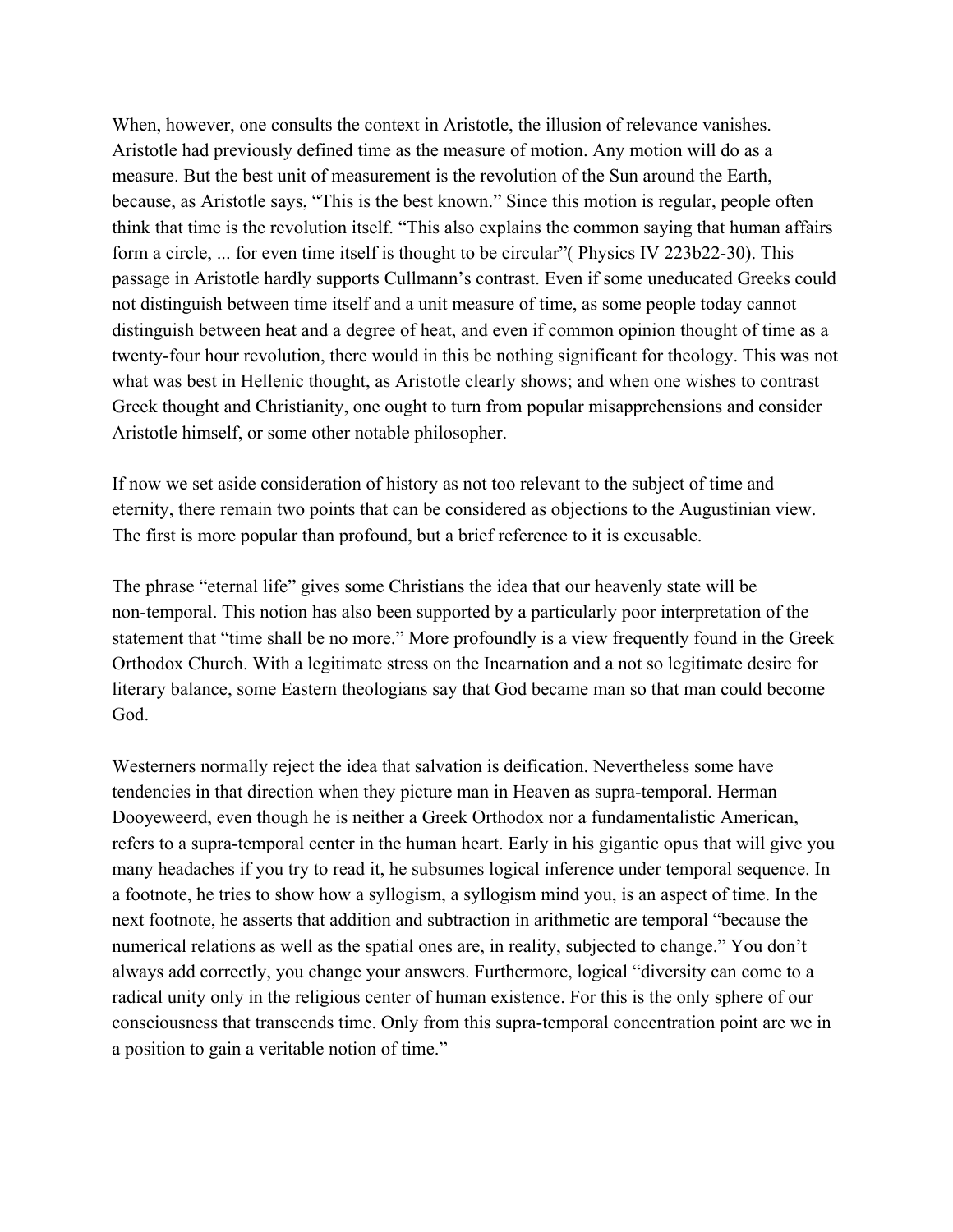The arguments of an earlier publication in which some of Dooyeweerd's intricate confusions were analyzed, and in which it is shown how Dooyeweerd's theory leads to his rejection of the infallibility of Scripture, will not be repeated here. The present point is that for Dooyeweerd man is supra-temporal. If, however, time is the succession of ideas in a created mind, and if in Heaven man does not become omniscient, then man remains a temporal creature forever.

The only Scripture reference that seems to suggest the attainment of omniscience by man is 1 Corinthians 13:12. Commentators hesitate to draw this conclusion on the basis of this verse, though they often fail to give good exegetical reasons for their hesitation. Meyer, however, notes that the text does not say, "I shall know even as I am known," but rather, "I shall know even as I was known." But you can look at the commentaries for all that. Be that as it may, it might require another complete lecture to exegete the verse against a vigorous claim that it teaches human omniscience. For the present, let the assumption rule that man never becomes omniscient. He learns more and more in Heaven, at what rate and with what interruptions we do not know. But if we learn anything, we remain temporal creatures.

Finally, if not in conclusion, a view has recently become influential that, instead of denying the distinction between time and eternity, vigorously emphasizes it. One might anticipate that this lecture would warmly welcome any reinforcement that time is different than eternity. But while the present thesis defends a radical distinction between time and eternity, it does not follow that every theory about eternity is necessarily Biblical. The view now referred to was introduced into modern theology by Kierkegaard and elaborated or modified by such authors as Martin Kahler, Karl Barth, and Emil Brunner. These scholars matched their view of time and eternity with a particular view of history. Some of these historical implications must be mentioned, but the main concern is temporal man's confrontation or encounter with the eternal God.

The matter of concern with respect to history is its relativism. Scholarship is always revising its account of past ages, and this process never ends. We heard about archaeology yesterday, it always changes. Therefore, there is no certainty about historical events. But, argued Kierkegaard, eternal life cannot depend on an endless approximation process. Salvation cannot depend on history. Toward the end of the nineteenth century, Martin Kahler attempted to show how a living Christianity could survive the loss of an historical basis. Kahler's main question was, How can the Bible be revelationally normative when criticism shows its historical unreliability? In answering this question, Kahler invented the distinction between der historische Jesus, who is of no great importance, and der geschichliche Christus, who is the object of faith and the content of preaching.

Emil Brunner, in his early work, Der Mittler, confines revelation to an instantaneous moment in time. Eternity cannot extend from one moment to a later moment. Consistently, Brunner adds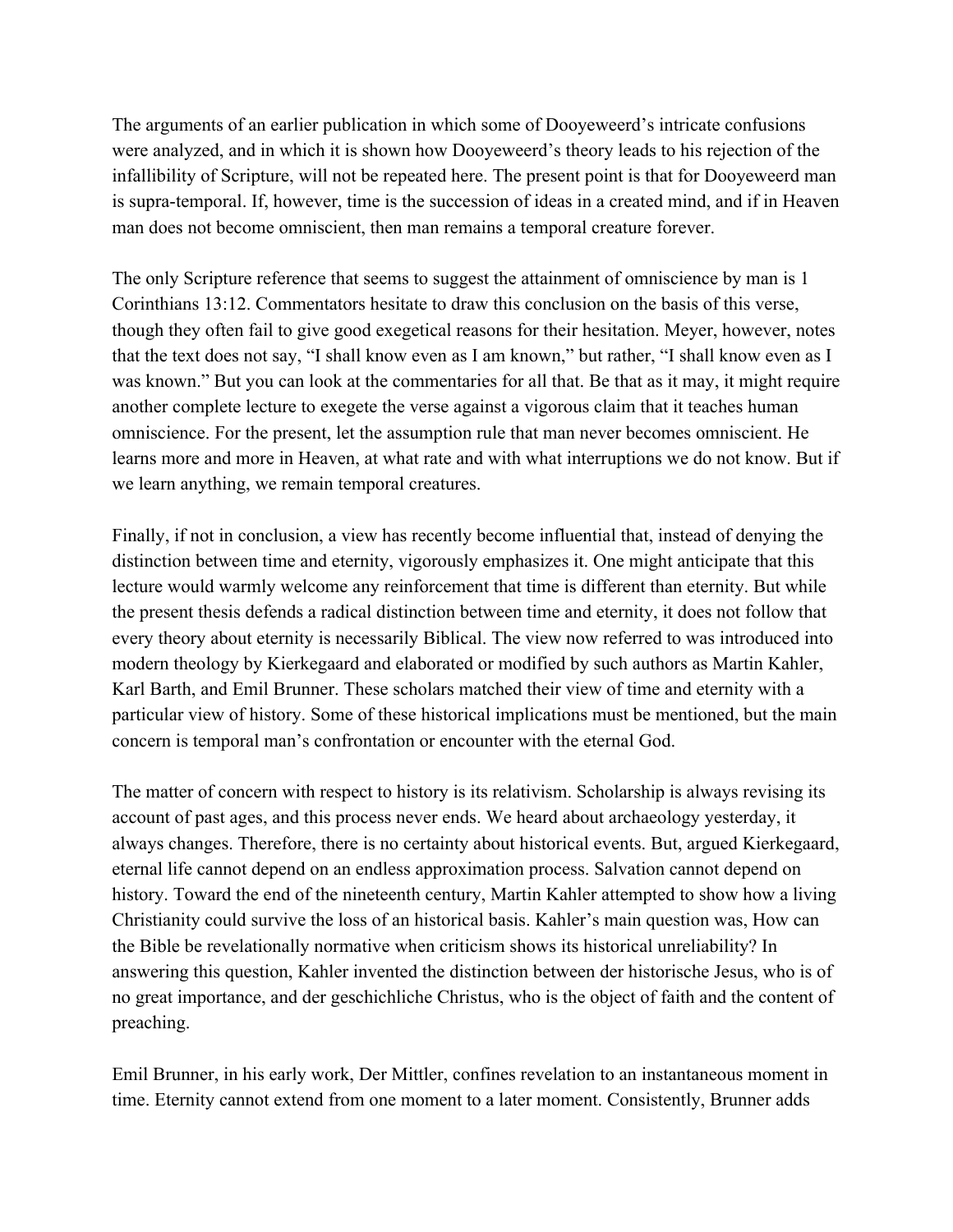that the words of Christ, even if we knew them, since they took time to pronounce, are of no decisive importance for the Christian faith. Consistent though this be, Brunner cannot consistently continue in this vein. He must refer to and assign importance to such things as the Lord's Prayer and the crucifixion. Let him say that eternity cannot be a quantity in time, that revelation is the intersection of a line that comes senkrecht von oben, that faith can have no historical support or object; nevertheless, this time-eternity dialectic is so painfully anti-Christian, that Brunner in his later works must say, "Nur wenn Christus auf dem Hugel Golgotha-Only if Christ was actually, in the sense of a time-space historical event, crucified on Golgotha's hill, can he be our redeemer" (Offenbarung und Vernunft, 278). It is not surprising that the reintroduction of a minimum of Christian history into his material forces upon him a tortured epistemology. Not only must he distinguish between it-truth and thou-truth, he must also explain how one person as an historian cannot accept the crucifixion as an actual event, even though this same person as a man of faith is sure that the event happened. Furthermore, he must also make the account of the crucifixion, an account anyone can understand by simply reading it, a pointer to some other unintelligible sphere of being that no one can understand. In fact, it is this last point that spells the doom of the dialectical or neo-orthodox theology. God's eternity is so understood as to make him "Totally Other." Brunner insists that "God and the medium of conceptuality are mutually exclusive." In another place, he goes so far as to say, "God can, when he wishes, speak his word even through false doctrines."

Obviously the result of all this is to make God completely unknowable. The phrase "Totally Other" is a denial of the image of God in man, with attendant confusion both in anthropology and soteriology. Further, if what God says is or may be false, there can be no sure word of prophecy. And if God and the medium of conceptuality are mutually exclusive, there is no use of trying to think about God, and neither Brunner's literary output nor this lecture is worth the paper it is printed on.

Brunner makes heroic efforts to evade the devastation. A detailed analysis of Brunner inconsistent conversations would be highly instructive. But at this point one must be satisfied to note the contrast between Brunner's totally other, an utterly unknowable God, and Stephen Charnock's God about whom he knew some 2000 pages of existence and attributes.

For a concluding paragraph. I'm getting there. For a concluding paragraph, it may be best to argue that God's eternity and immutability entail neither Brunner's dialectic nor certain other less profound objections.

If God is omniscient, and Charnock thoroughly sustains omniscience, then God knows that Moses led the children of Israel out of Egypt. But there is no reason why this item in God's omniscience cannot be an item in the human mind also. Or, perhaps more cautiously we should